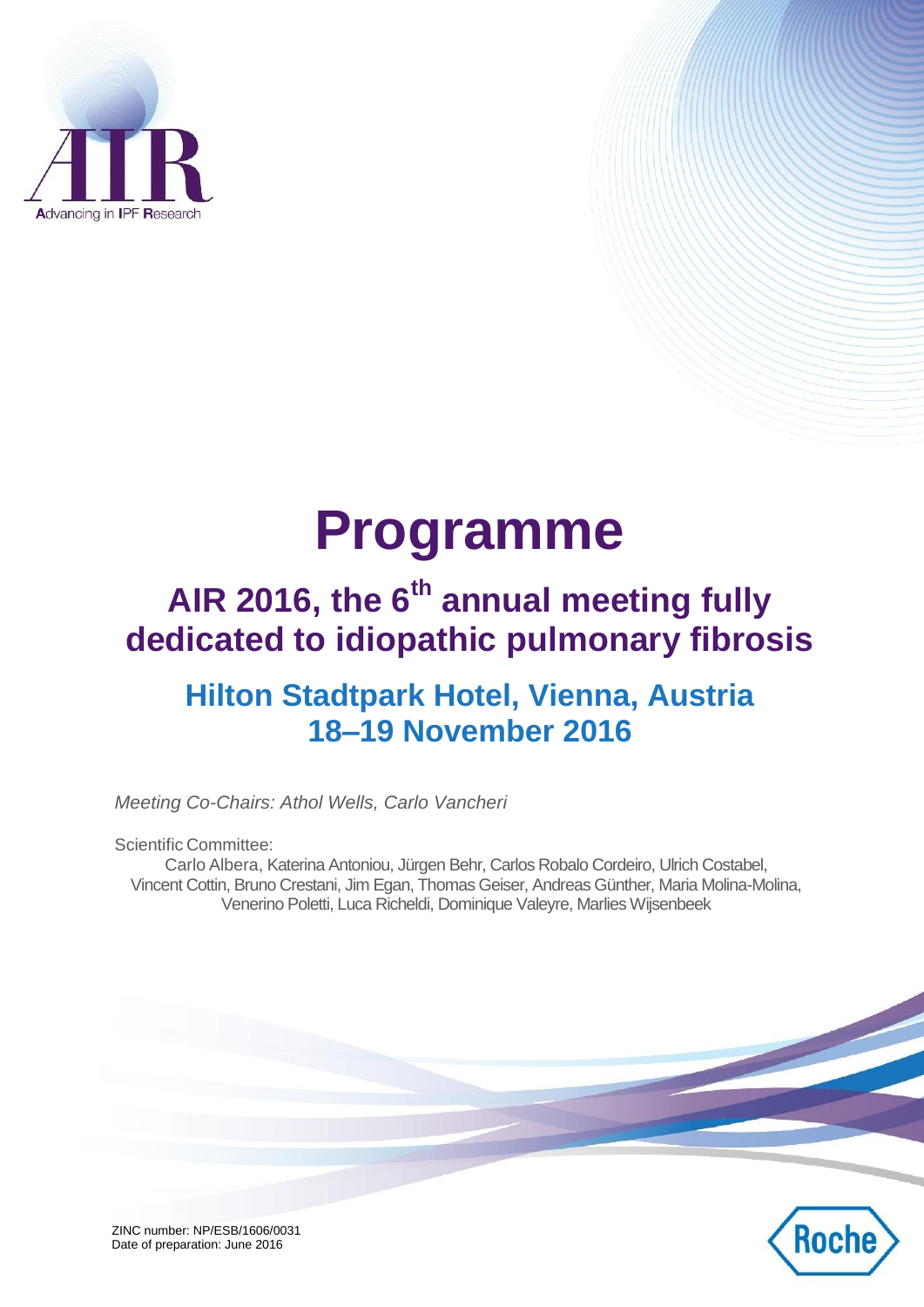### **Friday 18th November**

| 11:30-13:00        | Meeting registration and arrival lunch                                        |
|--------------------|-------------------------------------------------------------------------------|
| 13:00-13:10        | Welcome and opening, including iPad demonstration<br>A. Wells, C. Vancheri    |
| <b>Session 1:</b>  | ILD: A year in review<br><b>Chair: A. Wells</b>                               |
| 13:10-13:30        | What's new in pathophysiology?<br><b>B.</b> Crestani                          |
| 13:30-13:50        | What's new in non-pharmacological therapies?<br>W. Wuyts                      |
| 13:50-14:10        | What's new in pharmacological therapies?<br>C. Albera                         |
| 14:10-14:25        | Panel discussion and Q&A                                                      |
| <b>Session 2:</b>  | Latest advances in diagnostic techniques<br><b>Chair: L. Richeldi</b>         |
| 14:25-14:40        | The expanding role of biomarkers in the assessment of IPF<br>M. Kolb          |
| 14:40-15:00        | Bronchoscopic lung cryobiopsy for the diagnosis of IPF<br>S. Tomassetti       |
| 15:00-15:15        | Recent advances in radiology and HRCT imaging<br>S. Walsh                     |
| 15:15-15:30        | Panel discussion and Q&A                                                      |
| 15:30-16:00        | Coffee break and networking                                                   |
| <b>Session 3a:</b> | Differential diagnoses in ILD<br><b>Chair: W. Wuyts</b>                       |
| 16:00-16:20        | Addressing the conundrum of unclassifiable ILD<br>V. Cottin                   |
| 16:20-16:40        | What makes a good multidisciplinary discussion?<br>V. Poletti                 |
| 16:40-17:30        | Multidisciplinary approach to diagnosis                                       |
|                    | Real-life MDT experience (I)<br>1)<br>F. Bonella, H. Kühl, D. Theegarten      |
|                    | Real-life MDT experience (II)<br>2)<br>E. Bendstrup, LB. Madsen, F. Rasmussen |
| 17.30-17.45        | Panel discussion and Q&A                                                      |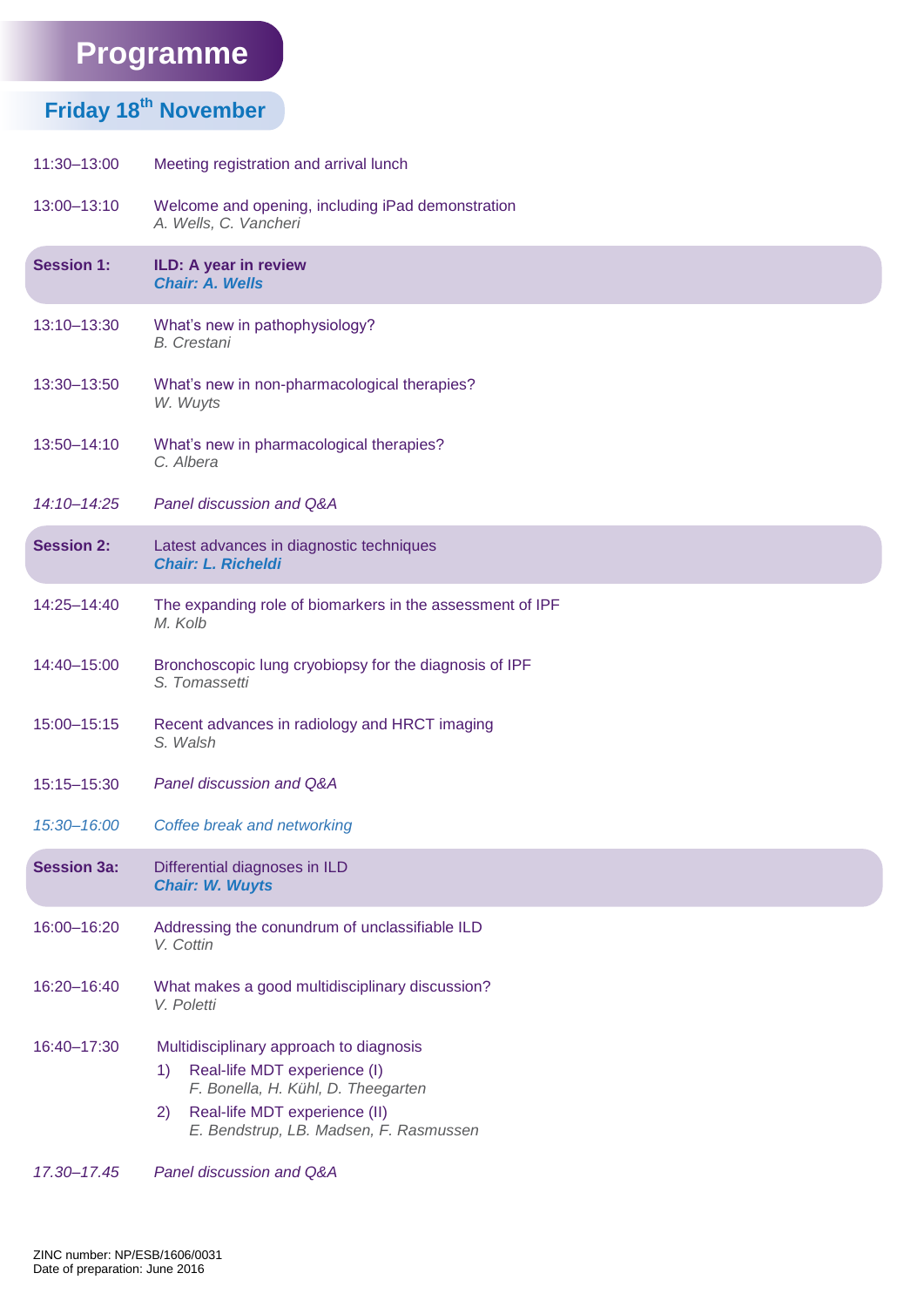### **Friday 18th November**

| <b>Session 3b:</b> | Latest consensus – diagnosis and staging in clinical practice<br><b>Chair: K. Antoniou</b> |
|--------------------|--------------------------------------------------------------------------------------------|
| 17:45-18:05        | Diagnosis and staging in clinical practice – latest consensus statement<br>A. Wells        |
| 18:05-18:25        | Panel discussion and Q&A                                                                   |
| 18:25-18:30        | Summary and close of Day 1<br>A. Wells, C. Vancheri                                        |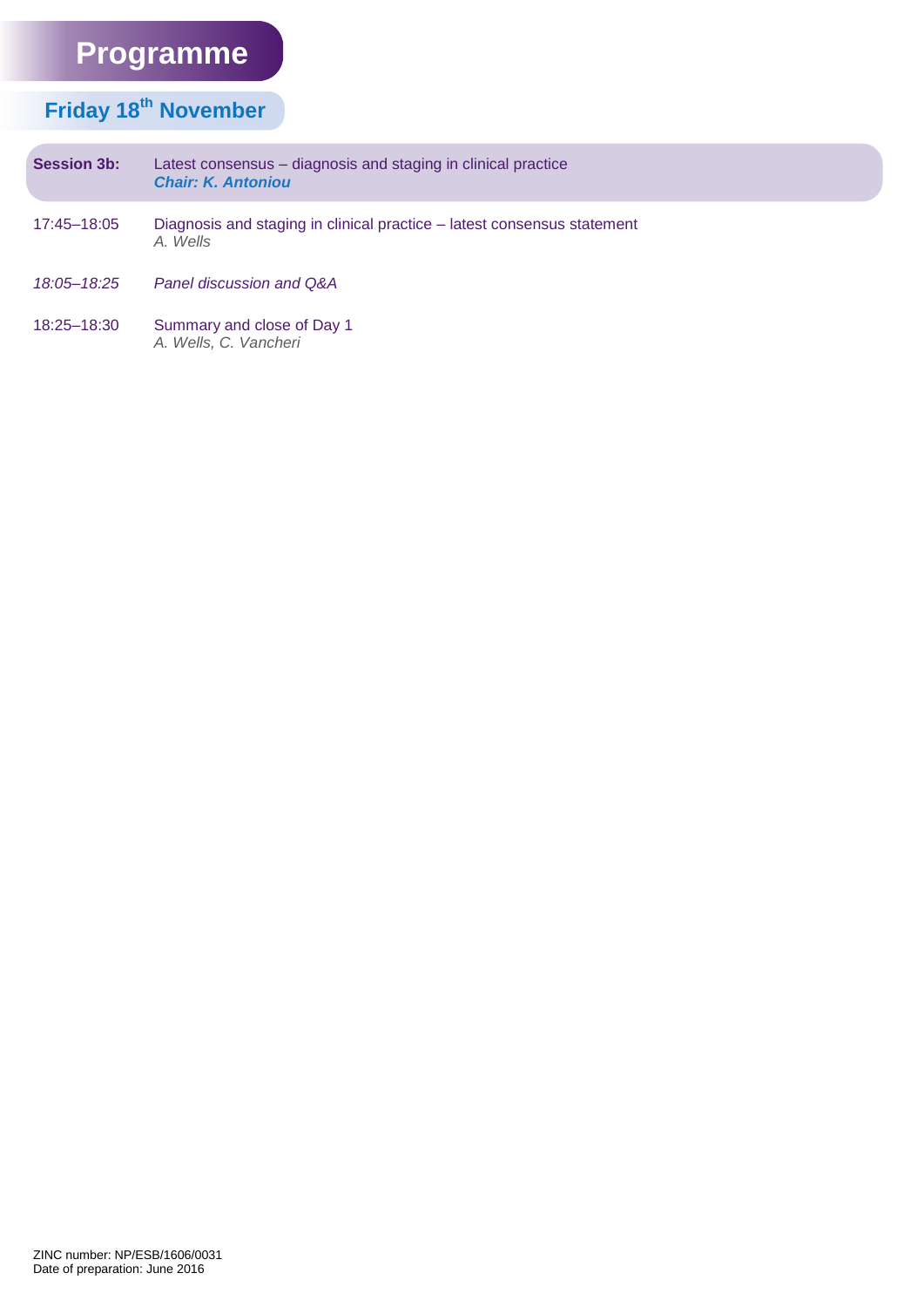#### **Saturday 19th November**

#### 08:30–08:35 Welcome back and opening Day 2 *A. Wells, C. Vancheri*

| <b>Session 4:</b> | "State of the Art" Lecture<br><b>Chair: C. Vancheri</b>                                                                            |
|-------------------|------------------------------------------------------------------------------------------------------------------------------------|
| 08:35-09:00       | Lung transplantation in IPF - patient selection and window of opportunity<br>J. Egan                                               |
| <b>Session 5:</b> | <b>IPF in clinical practice</b><br><b>Chair: F. Bonella</b>                                                                        |
| 09:00-09:20       | Patient management - from initial treatment to end of life care<br>M. Wijsenbeek                                                   |
| 09:20-09:35       | Value of daily home spirometry in IPF patients<br>T. Maher                                                                         |
| 09:35-09:50       | Managing familial pulmonary fibrosis<br>M. Molina-Molina                                                                           |
| 09:50-10:00       | Panel discussion and Q&A                                                                                                           |
| 10:00-10:25       | Coffee break and group photo                                                                                                       |
| <b>Session 6:</b> | IPF - from the patient perspective<br><b>Chair: T. Geiser</b>                                                                      |
| 10:25-10:40       | Living with IPF: a patient's experience<br>G. Wanke                                                                                |
| 10:40-10:55       | New ERS/ELF statement on IPF<br>N. Cassidy                                                                                         |
| 10:55-11:15       | Patient communication strategies in IPF<br>AM. Russell                                                                             |
| $11:15 - 11:25$   | Panel discussion and Q&A                                                                                                           |
| <b>Session 7:</b> | <b>Grand rounds in IPF</b><br>Chairs: D. Valeyre, CR. Cordeiro, J. Egan                                                            |
| 11:30-13:00       | Case study reviews:<br><b>Breakout session Purple</b><br>$\bullet$<br><b>Breakout session Blue</b><br><b>Breakout session Grey</b> |

*13:00–14:00 Lunch*